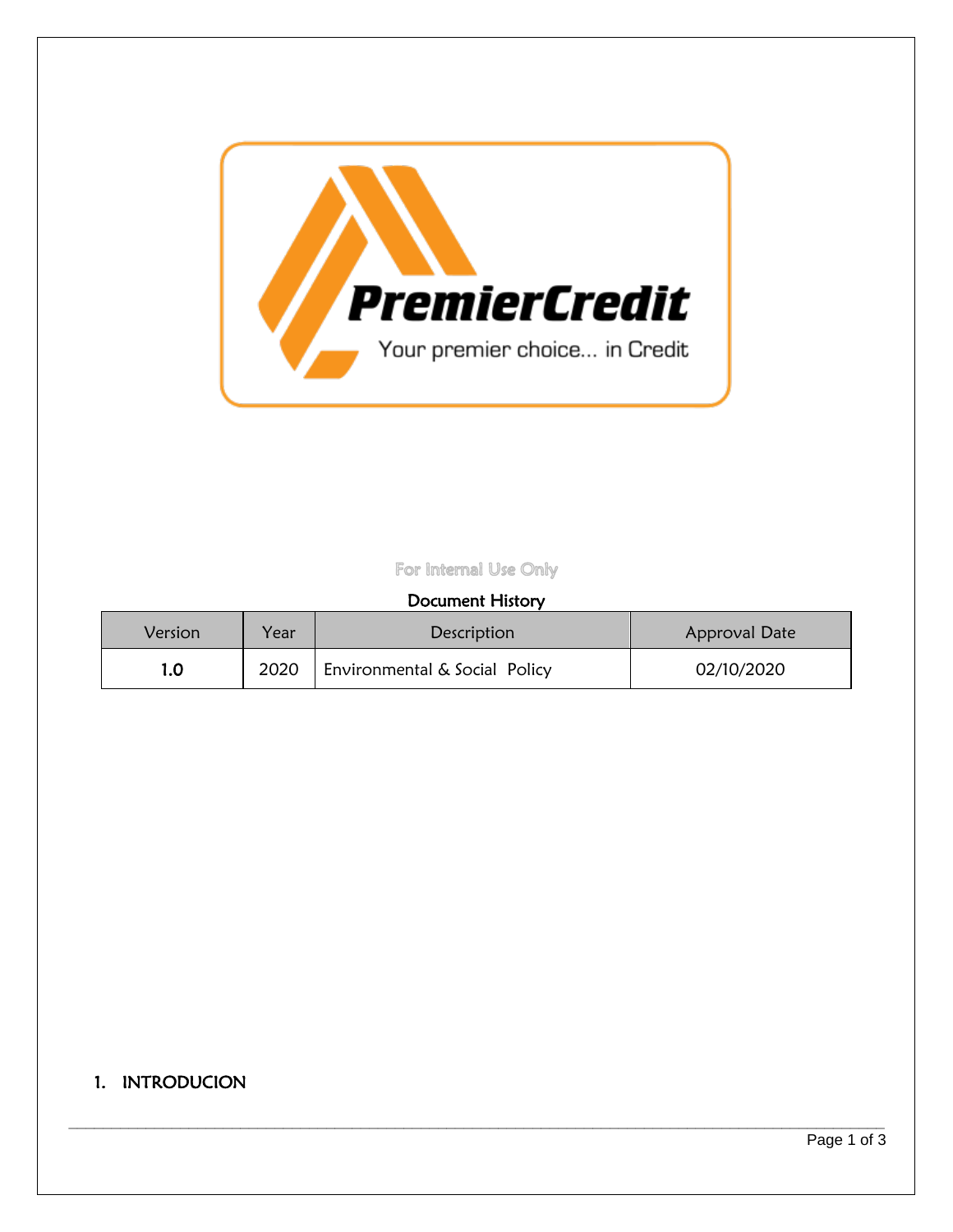This Environmental & Social Policy sets out the guidelines applicable to Premier Credit Ltd, thereafter referred to as ("The Company"). The company is committed to promoting environmentally sound and sustainable development in its investments where its efficient systems and promptness in financial service delivery are the hallmark of its operations. The company believes that sustainable development is a fundamental aspect of sound business management.

# 2. POLICY STATEMENT

The Company believes that serving its clients with innovative financial products and best of class customer service goes hand in hand with managing the environmental & social (E&S) implications of lending activities and risk management. E&S factors can materially influence its ability to meet its financial obligations in the long term. As a responsible corporate citizen, the company is convinced that economic performance is closely linked to respecting the E&S concerns of its stakeholders (employees, clients, communities, investors). The company achieves this goal through embedding E&S factors into its credit approvals process and decision making.

To this end, the company commits to:

- o Comply with local E&S legislation and align with international E&S standards (in particular the European Development Finance Institution's Exclusion List, the International Finance Corporation's Performance Standards, ILO's Declaration on Fundamental Principles and Rights at Work<sup>1</sup>, and the Customer Protection Principles);
- o Respect all internationally recognized human rights, understood as the International Bill of Human Rights<sup>2</sup>;
- o Develop and implement an E&S management system (ESMS) covering the credit approvals and decision-making process and allowing sound E&S risks management. This ESMS includes:
	- o An Exclusion List of activities that the company will not finance for E&S reasons;
	- o A process to assess E&S risks throughout the credit process;
	- o A process to pass the company's E&S requirements on to clients when needed, including through loan agreements and direct engagements with clients;
	- o A client monitoring procedure with respect to E&S matters;
	- o Assigning specific roles and responsibilities concerning E&S matters within the company;

**\_\_\_\_\_\_\_\_\_\_\_\_\_\_\_\_\_\_\_\_\_\_\_\_\_\_\_\_\_\_\_\_\_\_\_\_\_\_\_\_\_\_\_\_\_\_\_\_\_\_\_\_\_\_\_\_\_\_\_\_\_\_\_\_\_\_\_\_\_\_\_\_\_\_\_\_\_\_\_\_\_\_\_\_\_\_\_\_\_\_\_\_\_\_**

l <sup>1</sup> This covers the 8 fundamental conventions identified by the ILO Governing Body and which are: Freedom of Association and Protection of the Right to Organize Convention (1948, No. 87); Right to Organize and Collective Bargaining Convention (1949, No. 98); the Forced Labour Convention (1930, No 29); Abolition of Forced Labour Convention (1957, No. 105); Minimum Age Convention (1973, No. 138); Worst Forms of Child Labour Convention (1999, No. 182); the Equal Remuneration Convention (1951, No. 100); and the Discrimination (Employment and Occupation) Convention (1958, No. 111).

 $<sup>2</sup>$  This consists of the Universal Declaration of Human Rights (1948), the International Covenant on Civil and Political Rights (ICCPR,</sup> 1966), and the International Covenant on Economic, Social and Cultural Rights (ICESCR, 1966).